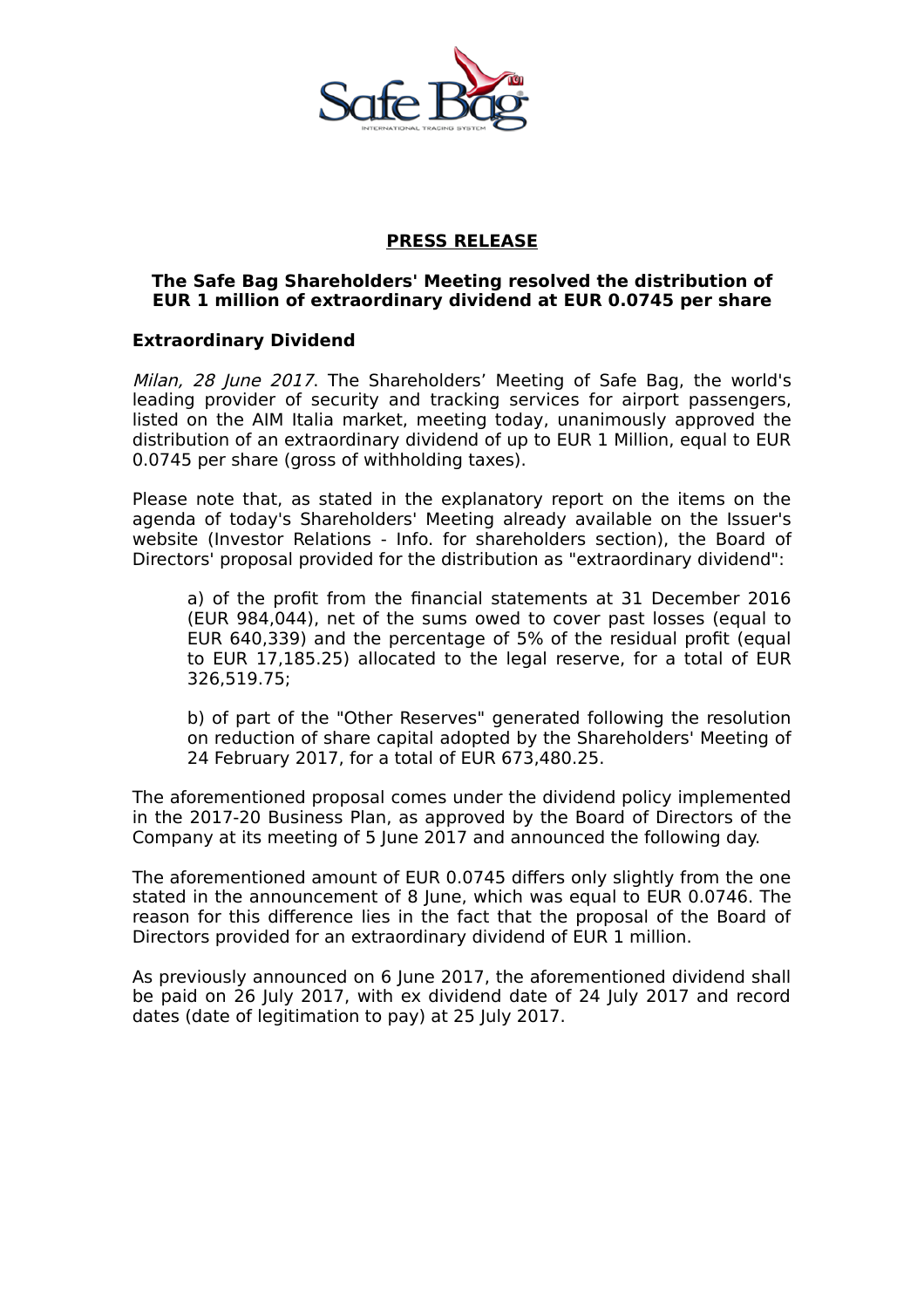

### **Suspension of Warrants and Change in Exercise Price**

With reference to [Warrant Safe Bag 2013-2017](http://www.borsaitaliana.it/borsa/azioni/warrant/scheda/IT0004954399.html?lang=it) (ISIN IT0004954399), as set forth in the Regulations published on the Company's website (Investor Relation - Info. for shareholders section), please note the following:

- Article 3: The exercise of the same instrument shall be suspended: from the following day (inclusive) to the date on which the Board of Directors of the Company convenes the Shareholders' Meeting up to the day (inclusive) on which the Shareholders' Meeting takes place, also when convened after the first and **in any case, up to the day of payment of any dividend (exclusive) resolved by the Shareholders' Meeting**;
- Art. 4 (v): When distributing extraordinary dividends, the exercise price shall be reduced by an amount equal to the dividend value. "Extraordinary dividends" pursuant to this Article means distributions of dividends, in cash or in kind, that the Company qualifies as additional to the dividends resulting from operating results or the normal dividend policy

#### **The new exercise price of warrants will therefore be equal to EUR 2,1755 and the exercise of the same instrument at that price will be allowed again as of 24 July.**

# **Deposit of shareholders' resolution**

The minutes of the meeting shall be made available within the terms and procedures laid down by the current regulations.

"Today is the first step of a recurring remuneration policy towards shareholders - says **Rudolph Gentile Chairman of Safe Bag** - but always balanced, with respect for the growth needs of our Company."

\*\*\*